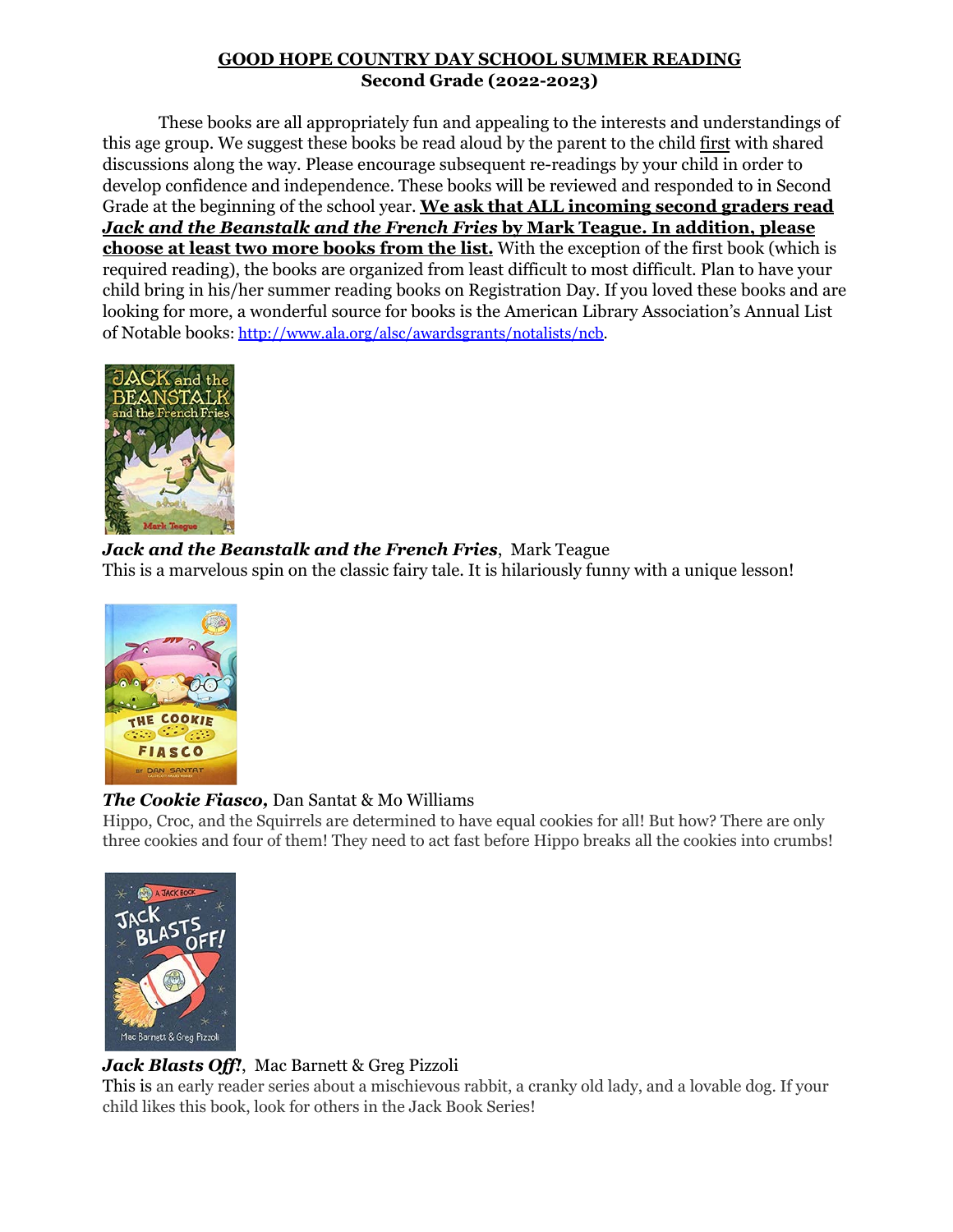

### *Best Friends for Frances***,** Russell Hoban

Frances doesn't think her little sister, Gloria, can be her friend. But when Frances's friend Albert has a no-girls baseball game, Frances shows him a thing or two about friendship—and a thing or two about what girls can do. Along the way, Frances discovers that sisters can indeed be friends ... maybe even best friends.



#### *Frog and Toad Are Friends*, Arnold Lobel

From writing letters to going swimming, telling stories to finding lost buttons, Frog and Toad are always there for each other—just as best friends should be. *Frog and Toad Are Friends* is a Level Two I Can Read book, geared for kids who read on their own but still need a little help.



#### **Drum Dream Girl,** Margarita Engle

Inspired by the childhood of Millo Castro Zaldarriaga, a Chinese-African-Cuban girl who broke Cuba's traditional taboo against female drummers, *Drum Dream Girl* tells an inspiring true story for dreamers everywhere. In her city of drum beats, she dreamed of pounding tall congas and tapping small bongós. She had to keep quiet. She had to practice in secret. But when at last her dream-bright music was heard, everyone sang and danced and decided that *both* girls and boys should be free to drum and dream.